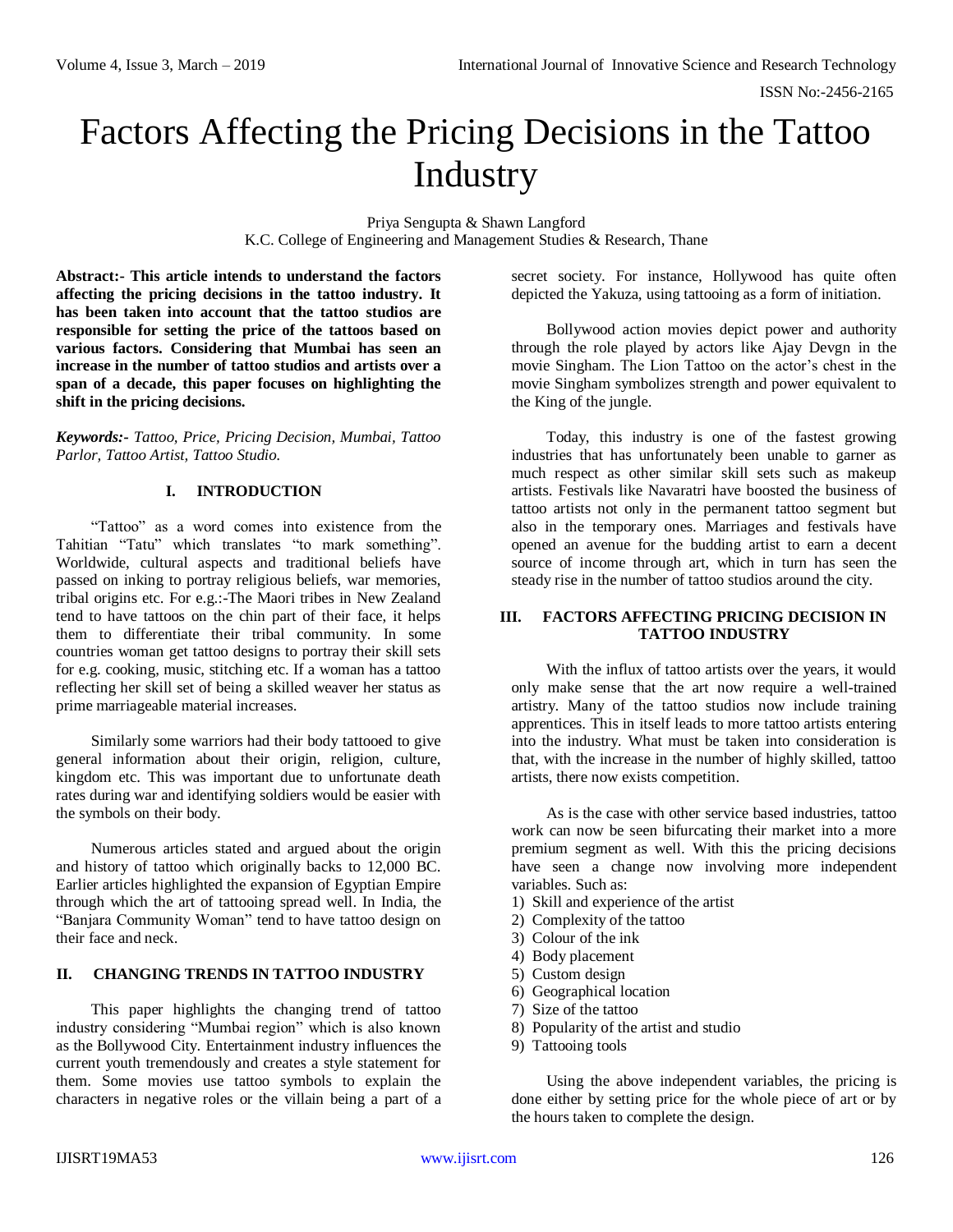# **IV. SKILL AND EXPERIENCE OF THE ARTIST**

Considering that tattoo is an art, it is only reasonable that the artist be given his due for his talent and artistry. Most tattoo artist device their pricing on the basis of the intricacy of the design provided by the client. It has been observed that, to bring a more heightened sense of originality to the tattoo, the artist almost always suggests a custom design. This design, is made on the basis of the client's idea, which is then sketched onto paper by the artist. Here, in most cases, the tattoo artist explains how the tattoo could get more intricate, therefore leading to a longer duration for the process. In this situation, it is not just the originality of the

piece that is taken into consideration, but also how long the artist would have to spend with the tattoo.

Based on the extensive and impressive portfolio of the tattoo artist, the client would then be inclined to spend an exorbitant amount on the tattoo, with the hope of being "branded". By this point, the client isn't concerned with the fact that he/she would be charged by the hour. The idea here is that, not unlike, visiting professors in colleges, tattoo artists charge for their skills and knowledge of the domain. It can be stated that this variable can be highly lucrative for the tattoo artist.

## **V. COMPLEXITY OF THE TATTOO**



Fig 1:- Intricate Sleeve Design Fig 2:- Intricate Back Design

Intricate and complex tattoo designs require a lot more focus and attention to detail, which in turn leads to more room for error and therefore is seen as quite a risky endeavor.

The complexity of the design, brings on issues like:

- Ink Smudging over the years
- Errors while inking, if the lines are too close to each other
- Fatigue of the artist due to the long hours spent in the procedure



The above mentioned issues can lead to the tattoo artist considering it risky, since even the slightest of errors can have an immensely negative impact on his reputation and would hence affect his business and brand worth. Considering the risk involved, the tattoo artist prices his work accordingly.

Clients are usually convinced with the price after the risks involved of having such intricate designs explained to them.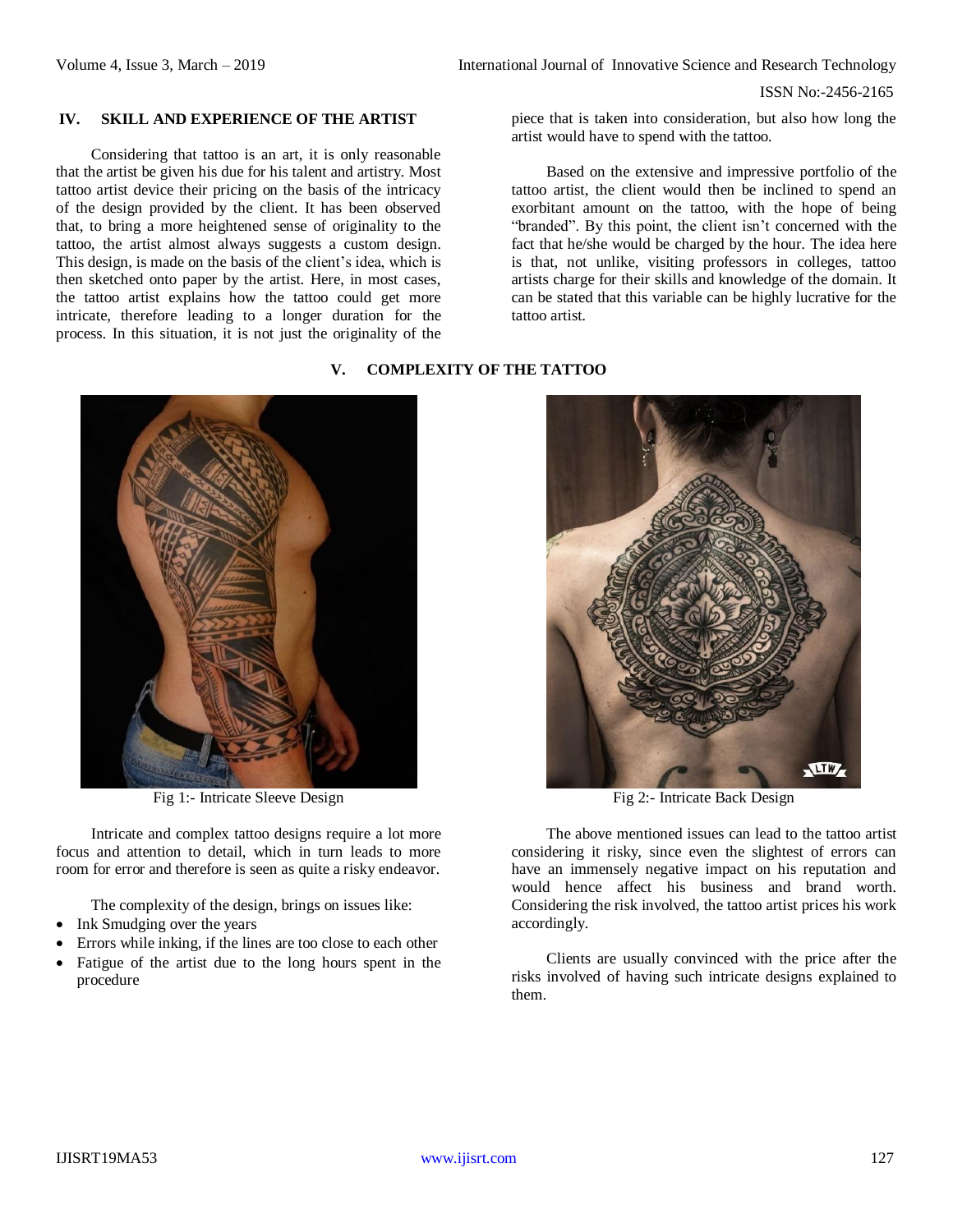| S. No | <b>Colour</b> | <b>Materials Used in Tattoo Pigments</b>        |  |
|-------|---------------|-------------------------------------------------|--|
|       | <b>Black</b>  | Variants of Iron Oxide                          |  |
|       | <b>Brown</b>  | Ochre                                           |  |
|       | Red           | Cinnabar, Cadmium Red, Iron Oxide, AS - Pigment |  |
| 4     | Orange        | Cadmium Selenosulfide                           |  |
|       | Flesh         | Ochre mixed with clay                           |  |
| h     | Yellow        | Cadmium Yellow, Chrome Yellow                   |  |
|       | Green         | Casalis Green                                   |  |
| 8     | Blue          | Cobalt Blue                                     |  |
| 9     | Violet        | Manganese Violet                                |  |
| 10    | White         | <b>Titanium Dioxide</b>                         |  |

# **VI. COLOUR OF THE INK**

Table 1:- Color of Pigment and its Constituents

A lot goes into the pigments used in tattoo inks. Most designs require the basic black or gray colors to fill the piece. However, once a while there comes along a client who is interested in a more colorful piece, which would demand more of the artist's time.

Certain colors require mix of different pigments. For this, the artist would have to take time off in the middle of his process, in order to mix the pigments so that the mixture is ready for inking. Certain pigments are also comparatively expensive, which would cost the artist more.

#### **VII. Body Placement**

The placement of the tattoo, depends largely on the client, which can be hectic for the artist. The client usually

requests locations on their body which can hurt more than they expect. This is can cause the following issues:

- $\triangleright$  Due to pain in the target location, the client would request breaks from the process which would hinder the creative flow of the artist.
- $\triangleright$  Any movement during the process (caused due to pain) can lead to the distortion of the design.
- $\triangleright$  Certain designs cannot be placed in certain locations due to size constraints.

The artist prices the tattoo based on the fact that the location selected would require a lot more attention and care to not only make sure the tattoo looks like the source, but also that the client experiences as little pain as possible.



Fig 3:- Painful areas for get a Tattoo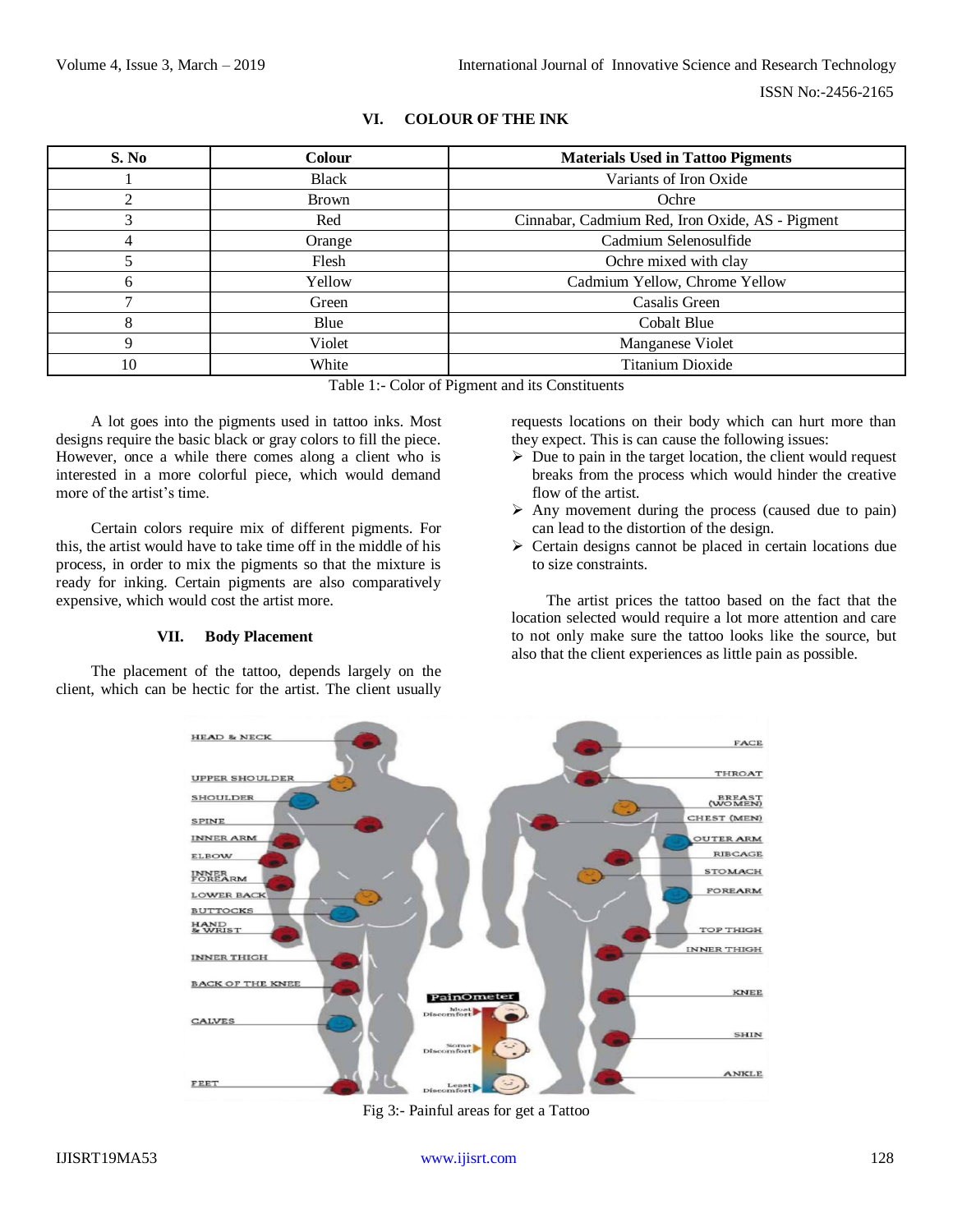# **VIII. CUSTOM DESIGN**

A custom design can be defined as a design specifically made for a particular client. This is a variable that seems equally beneficial to both, the client as well as the artist. The client explains to the artist, what is expected, and the artist in turn, converts those thoughts to art on paper. The process of giving a physical form to an idea and converting that into body art, establishes uniqueness of the tattoo, and as per the studio policies, cannot be shared with other clients. This uniqueness and originality leads the artist to use this variable as leverage for pricing.

# **IX. GEOGRAPHICAL LOCATION**

The Geographical location of a tattoo studio too determines the price of the tattoo. This can be stated considering Mumbai as the location. Mumbai is bifurcated into Central, Harbour and Western sub areas. These areas further reflect various demographic factors and its impact on consumer behavior. Tattoo Studios are generally independent ventures run by the tattoo artist.

| S. No | Name of the Tattoo<br><b>Studio</b> | <b>Location</b>     | <b>Branch Line of the Mumbai</b><br><b>Railways</b> | <b>Price Range</b>  |
|-------|-------------------------------------|---------------------|-----------------------------------------------------|---------------------|
|       | Ace Tattoo and Art<br>Studio        | Colaba              | Central Line                                        | Rs. 5000/hr onwards |
| ↑     | Hearts and Spades<br>Studio         | Sanpada             | Harbour line                                        | Rs. 600/sq.inch     |
| 3     | Lilly's Fine Tattoo                 | Ghatkopar           | Central line                                        | Rs. 350/sq.inch     |
|       | Anstice Tattoo Hub                  | Dombivili           | Central Line                                        | Rs. 250/sq.inch     |
|       | Iron Buzz                           | Bandra Linking road | Western Line                                        | Rs. 7000/hr onwards |
| 6     | Alien Tattoo                        | Malad               | Western Line                                        | Rs. 6000/hr onwards |

Table 2:- Tattoo Studios with Location and Rate

The above table is based on the price difference in Mumbai region. Price varies based on the location of the Studio. Furthermore, individual artist take the liberty of deciding whether to charge on hourly basis or as per the size of the tattoo. This location even reflects the economical strata and status of the consumer based on his residential location.

### **X. SIZE OF THE TATTOO**

Size Of the tattoo is the least important factor considered by the clients which causes last minute confusion as it is up to the artist to explain to the client, the importance of the tattoo size with respect to the location, design as well as cost. Most of the potential tattoo clients are not aware of the fact that the size of the tattoo plays a vital role in the pricing of the entire process. Size of a tattoo ranges from XS-XL if Size charts are used as a guide. For reference:

 $XS - 0.5" \times 0.5"$  $S - 1'' \times 2''$  $M - 2'' \times 3''$  $L - 3'' \times 4''$  $XL - 5" \times 6"$  $XXL - 6" \times 7"$ Set – Various Sizes





Fig 4:- Tattoo Size Chart